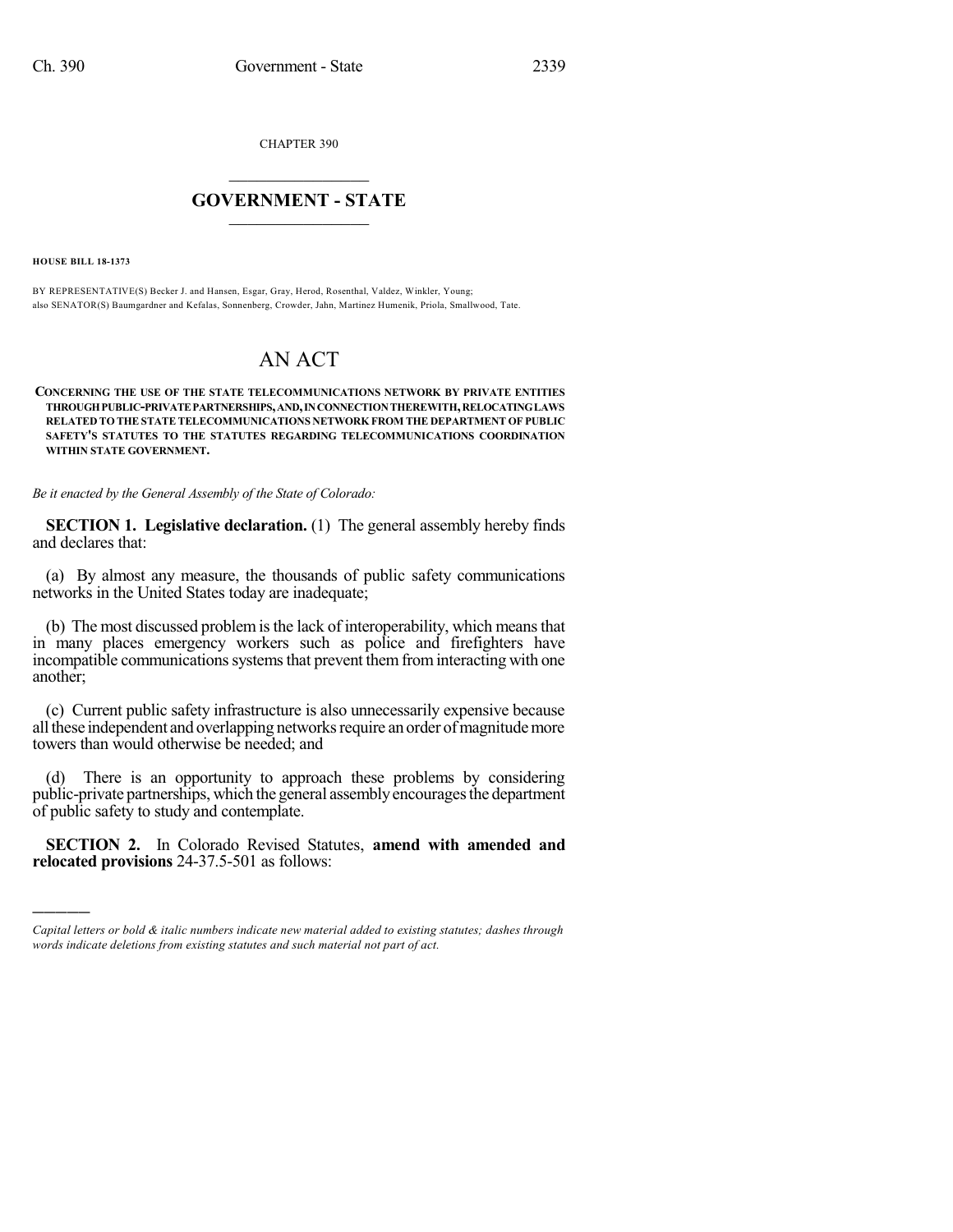**24-37.5-501. Powers, duties, and functions concerning telecommunications.** (1) **[Formerly 24-33.5-223 (1)]** In order to more efficiently support the efforts of state departments, state institutions, state agencies, and law enforcement and public safety political subdivisions, and to better serve the public, there is authorized to be established a state telecommunications network, the construction, maintenance, and management of which shall be under the supervision of the state telecommunications director CHIEF INFORMATION OFFICER, IN CONSULTATION WITH THE CHIEF OF THE COLORADO STATE PATROL.

(2) The chief information officer shall appoint assistants, clerical staff, and other personnel as may be necessary to discharge the duties and responsibilities set forth by this part 5.

**SECTION 3.** In Colorado Revised Statutes, 24-37.5-502, **add with amended and relocated provisions** (4.5) as follows:

**24-37.5-502. Duties and responsibilities.** (4.5) **[Formerly 24-33.5-223 (2)]** (a) The state telecommunications director CHIEF INFORMATION OFFICER is authorized, SUBJECT TO THE BUDGET REQUEST REQUIREMENTS SET FORTH IN SECTIONS 2-3-208 AND 24-37-304  $(1)(c.3)$  AND subject to appropriation by the general assembly, to purchase or lease any real estate, buildings, and property necessary to the operation or development of the telecommunications network, and to use any available facilities and telecommunications equipment of any state agency or institution, and, if necessary, to provide for the construction of the network.

(b) The facilities of the network shall be made available for the use of:

(I) State departments, state institutions, state agencies, and law enforcement and public safety political subdivisions of the state;

(II) Other local, state, and federal governmental entities or public safety-related nonprofit organizations that directly support any agency described in subparagraph  $(H)$  of this paragraph  $(b)$  SUBSECTION  $(4.5)(b)(I)$  OF THIS SECTION and that:

(A) May be requested to support the purposes expressed in section 24-37.5-502  $(1)(e)$  and  $(1)(e)$  SUBSECTION  $(1)(c)$  AND  $(1)(e)$  OF THIS SECTION and aggregate telecommunications service requirements of any public office described in section 24-32-3001 (1)(h); or

(B) Make donations, grants, bequests, and other contributionsto the public safety communications trust fund pursuant to section 24-37.5-506 (2)(b); OR

(III) (A) PRIVATE ENTITIES THROUGH PUBLIC-PRIVATE PARTNERSHIPS CONSIDERED, EVALUATED, AND ACCEPTED BY THE CHIEF INFORMATION OFFICER; EXCEPT THAT ANY NEGOTIATED LEASE RATES MUST BE BASED ON LOCAL MARKET-BASED LEASE RATES IN THE AREA.

(B) LEASE REVENUES FROM PUBLIC-PRIVATE PARTNERSHIPS ENTERED INTO PURSUANT TO SUBSECTION  $(4.5)(b)(III)(A)$  of this section must be credited as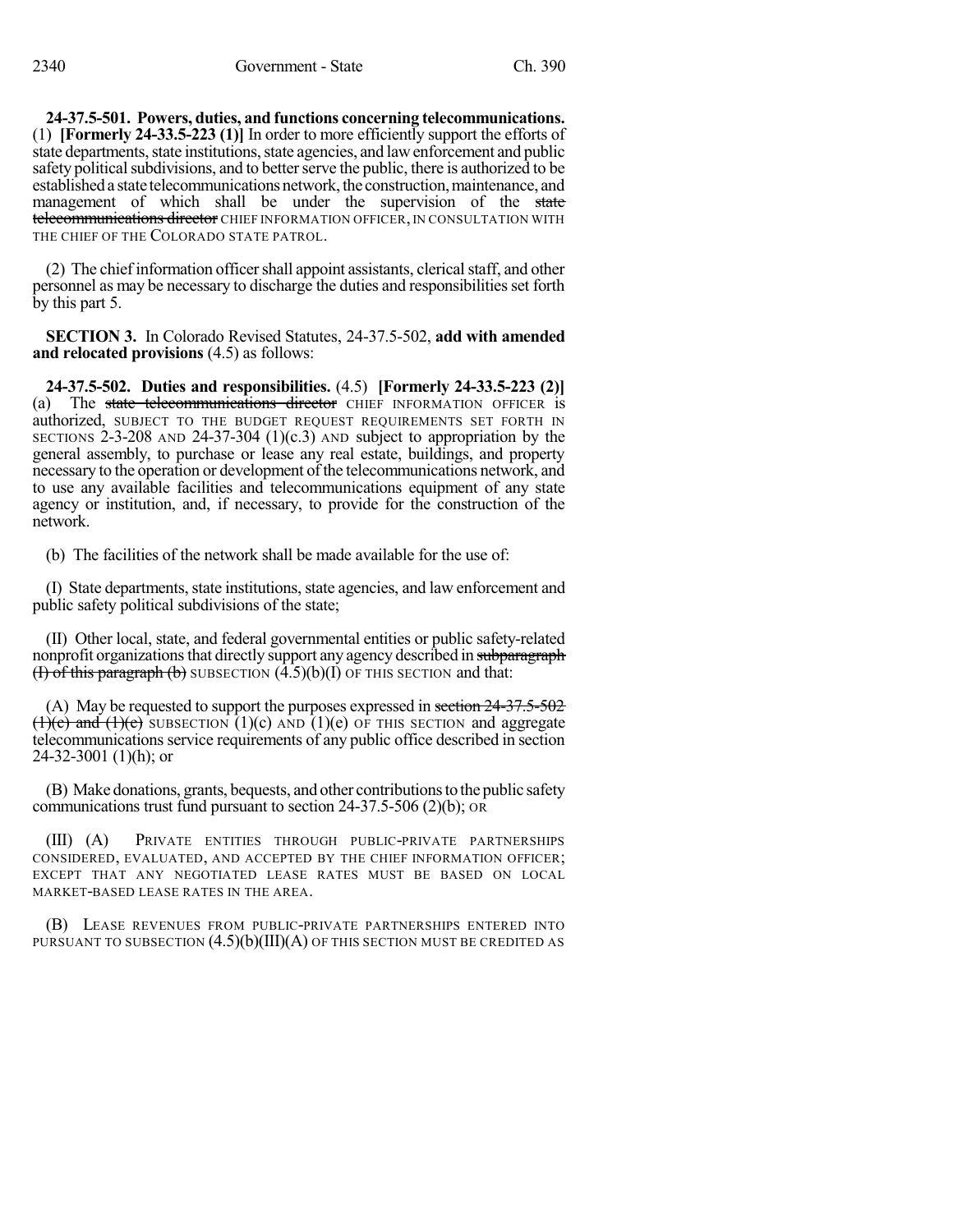## Ch. 390 Government - State 2341

FOLLOWS: SEVENTY-FIVE PERCENT TO THE PUBLIC SAFETY COMMUNICATIONS TRUST FUND FOR IMPROVEMENTS TO THE STATE TELECOMMUNICATIONS NETWORK AND TWENTY-FIVE PERCENT TO THE PUBLIC SCHOOL CAPITAL CONSTRUCTION ASSISTANCE FUND CREATED IN SECTION 22-43.7-104 FOR TECHNOLOGY GRANTS ALLOWED IN SECTION 22-43.7-109 (13).

(c) Nothing in this section shall be construed to allow the state telecommunications director to purchase or lease any real estate, buildings, and property necessary to the operation or development of a telecommunications network for other than state departments, state institutions, state agencies, law enforcement and public safety political subdivisions, and the entities described in subparagraph  $(H)$  of paragraph  $(b)$  of this subsection  $(2)$ , nor to allow for the resale and sharing of services.

**SECTION 4.** In Colorado Revised Statutes, 24-37.5-505, **add with amended and relocated provisions** (3) as follows:

**24-37.5-505. Service charges - pricing policy.** (3) **[Formerly 24-33.5-223 (3)]** All expenses of dispatchers and other necessary employees used in connection with the operation of the law enforcement radio system within the state telecommunications network shall be paid by The chief of the Colorado state patrol SHALL PAY ALL EXPENSES OF DISPATCHERS AND OTHER NECESSARY EMPLOYEES USED IN CONNECTION WITH THE OPERATION OF THE LAW ENFORCEMENT RADIO SYSTEM WITHIN THE STATE TELECOMMUNICATIONS NETWORK in the same manner as expenses of other employees of said patrol are paid.

**SECTION 5. Repeal of relocated provisionsin this act.** In Colorado Revised Statutes, **repeal** 24-33.5-223.

**SECTION 6.** In Colorado Revised Statutes, 43-1-1202, **amend** (1)(a)(IV) as follows:

**43-1-1202. Department powers - definition.** (1) Notwithstanding any other law, the department may:

(a) Solicit and consider proposals, enter into agreements, grant benefits, and accept contributions for public-private initiatives pursuant to this part 12 concerning any of the following:

(IV) (A) Promotion of private investment in traffic operations centers, use of telecommunications, use of telecommuting to reduce transportation demand, conversion of defense technologies to civilian transportation uses, operational efficiency on urban and rural roads, and electronic payment for transportation services;

(B) FOR PURPOSES OF THIS SUBSECTION  $(1)(a)(IV)$ , "TELECOMMUNICATIONS" DOES NOT MEAN THE STATE TELECOMMUNICATIONS NETWORK DESCRIBED IN PART 5 OF ARTICLE 37.5 OF TITLE 24.

**SECTION 7. Act subject to petition - effective date.** This act takes effect at 12:01 a.m. on the day following the expiration of the ninety-day period after final